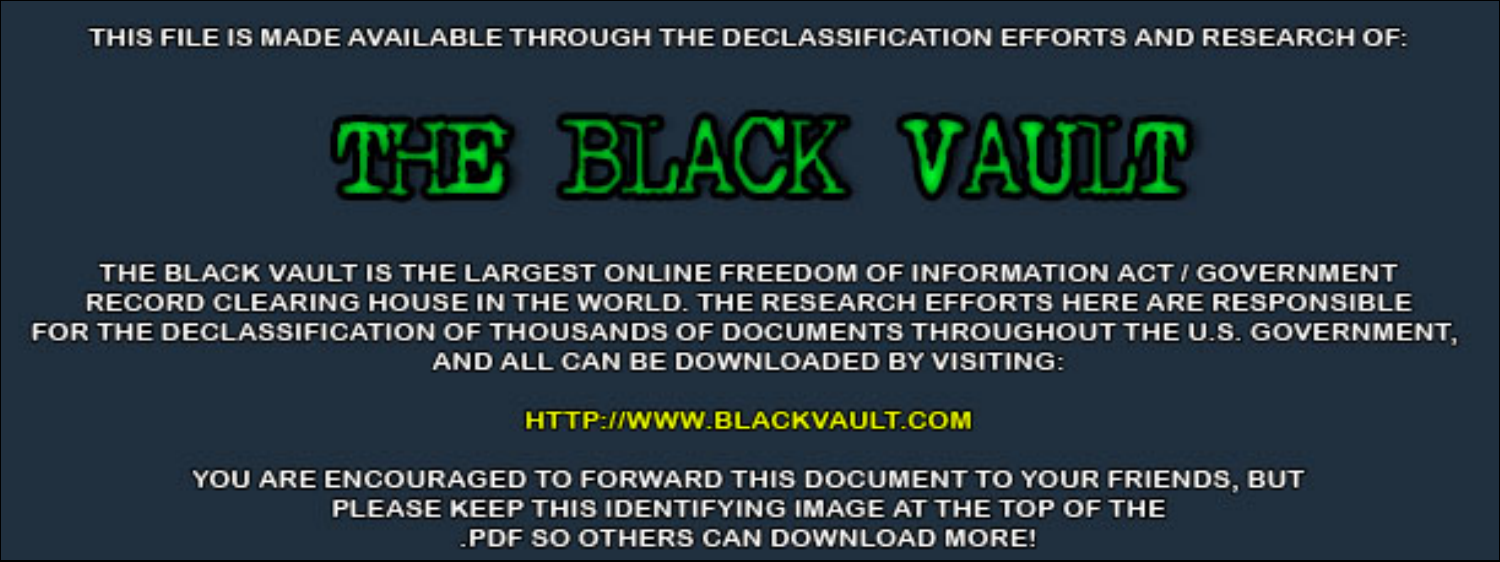UNCLASSIFIED/FOR OFFICIAL USE ONL

# **(U) Cryptologic Almanac 50th Anniversary Series**

## **(U) A Peek Behind The Scenes: The History Of History At NSA (Part 1 of 3)**

(U) Many can recall the time when it was more than half-seriously argued that the initials "NSA" expanded to "No Such Agency." Because of the need for secrecy, among other things, NSA has had an internal effort to collect, study, and publish its own history for roughly thirty years.

(U) The tale of the Center for Cryptologic History (CCH) tells more than how NSA's history has been documented. The story of the CCH is in many ways also NSA's journey from "No Such Agency" to "Nothing Sacred Anymore."

(U) After World War II, pioneer cryptologist William F. Friedman, doubtless with considerable personal satisfaction over his and his colleagues' contributions, asked the leadership of the Army Security Agency on March 12, 1946, for a permanent staff to evaluate the activities of the prewar period and World War II. He noted that personnel shortages "cause us to neglect the proper study of the past.... Everything not strictly operational is often neglected." Friedman proposed a staffof nine historians.

(U) Moreover, Friedman assembled a series of six lectures on the history of cryptology. Drawing on his extensive personal collection of books, papers, and artifacts, as well as his experiences and wide contacts, he described the art from biblical times to the world war. (Delivered several times to cleared audiences, his talks were declassified in the 1970s and released in printed form).

(U) In 1949 the feckless Armed Forces Security Agency was created to try to centralize American cryptology. Among other things, AFSA appointed a historian, a Captain Kinney. Disappointingly, no information remains on his assignments or activities.

(U) In 1952 William Friedman, as he transferred from ASA to AFSA and then NSA, continued to lobby for an official historian, and saw the idea become reality.

(U) A handwritten note addressed to him on 8 February 1954 explained that Captain Thomas Dyer was to be appointed NSA Historian upon his return from an overseas assignment, expected within the month. Captain Thomas H. Dyer, USN, one of the most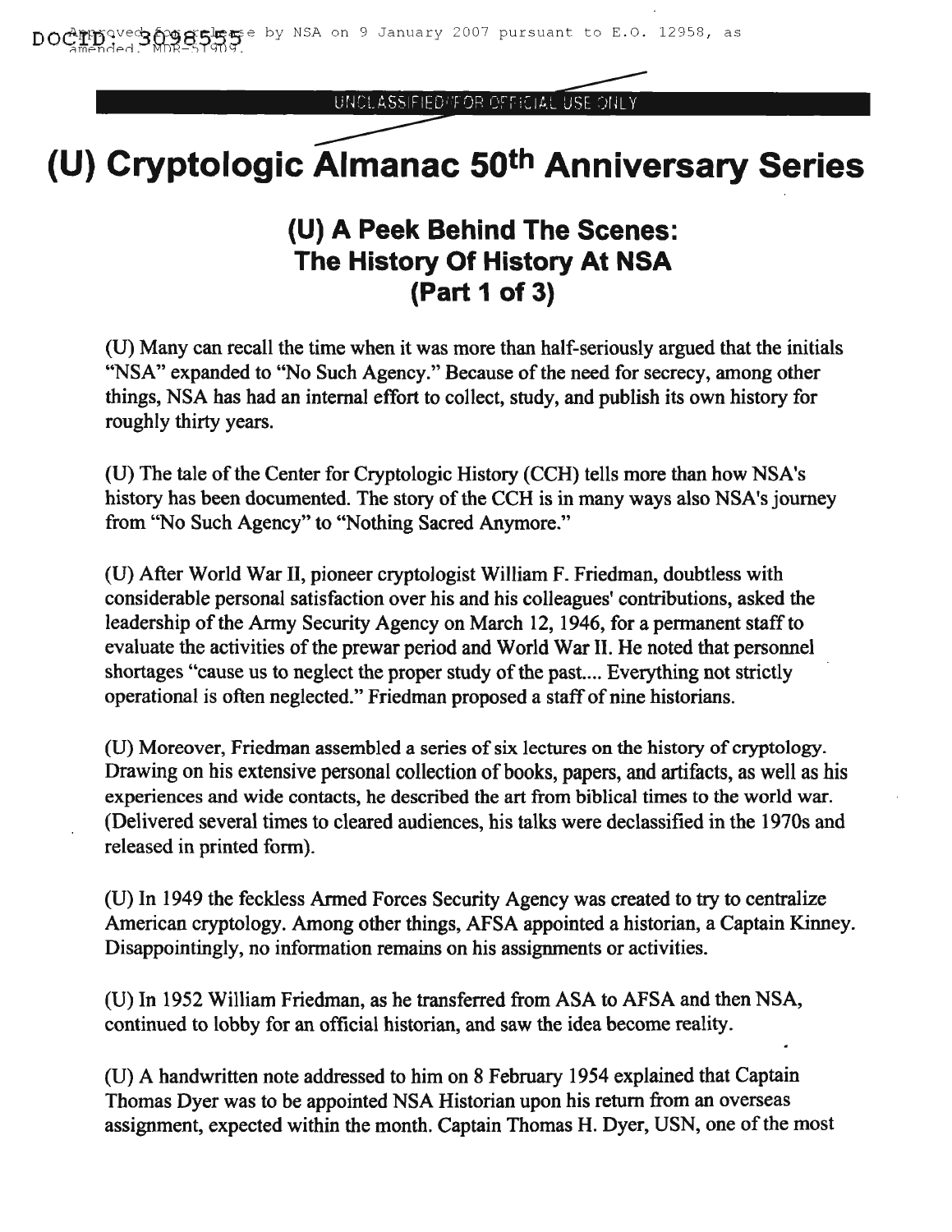### DOCID: 3098555

important cryptanalysts of the Second World War, was appointed the first NSA historian on 24 February 1954.

(U) Dyer advised the NSA chief of staff that the proper model for NSA's histories would be the history of World War II written by Great Britain's GCHQ, which he considered the "only truly comprehensive cryptologic history [ever] written." Dyer's ''tobacco-juice estimate" was that 20-30 volumes would be required to complete an equivalent, and he proposed a staff of 35 historians and clerks to do the job. The chief of staff, with admirable patience, told Dyer this was "beyond the capabilities of the limited personnel available to us for the job" and suggested he "proceed as far as practicable with the problem with the assistance now available to you."

(U) Far from his grandiose T/O, Dyer had merely two professional historians, plus a Navy yeoman and a typist, to assist him. One historian, Dr. George F. Howe, was hired from outside NSA in 1954; the other transferred into the Historian's Office from the Production Organization.

(U) In 1955 Captain Dyer took unexpected and early retirement to become a professor of mathematics at a local university. His principal assistant, Dr. George F. Howe, was named his successor. Dr. Howe brought considerable professional experience to the post: in addition to teaching, Howe had authored one of the volumes in the U.S. Army's official series on World War II, *Northwest Africa: Seizing the Initiative in the West,* published in 1957.

(U) Whereas Dyer had drawn on his long experience in the SIGINT business and his relationships with those who had lived the history, Howe had had no prior SIGINT experience, was a relatively junior grade, and had no personal relationships with senior officers. Therefore, the deputy chief of staff, Captain Jack Holtwick, USN, another SIGINT "old-timer," became the unofficial sponsor for the Historian's Office within the Agency.

(U) After a major Agency reorganization in 1955, the historians were made part of the NSA Library. This gave Howe occasional rude awakenings on the workings of bureaucracy: for example, for some time Howe assumed he was releasing his typist to library duties when she was not needed in history; soon enough, he found it was the other way around.

(U) The history office had additional moves, returning to the chief of staff's office, then going to a research element in the production organization, which also turned out to be not a congenial institutional fit.

(U) Despite the dislocations, however, in this period Howe and his staff drafted an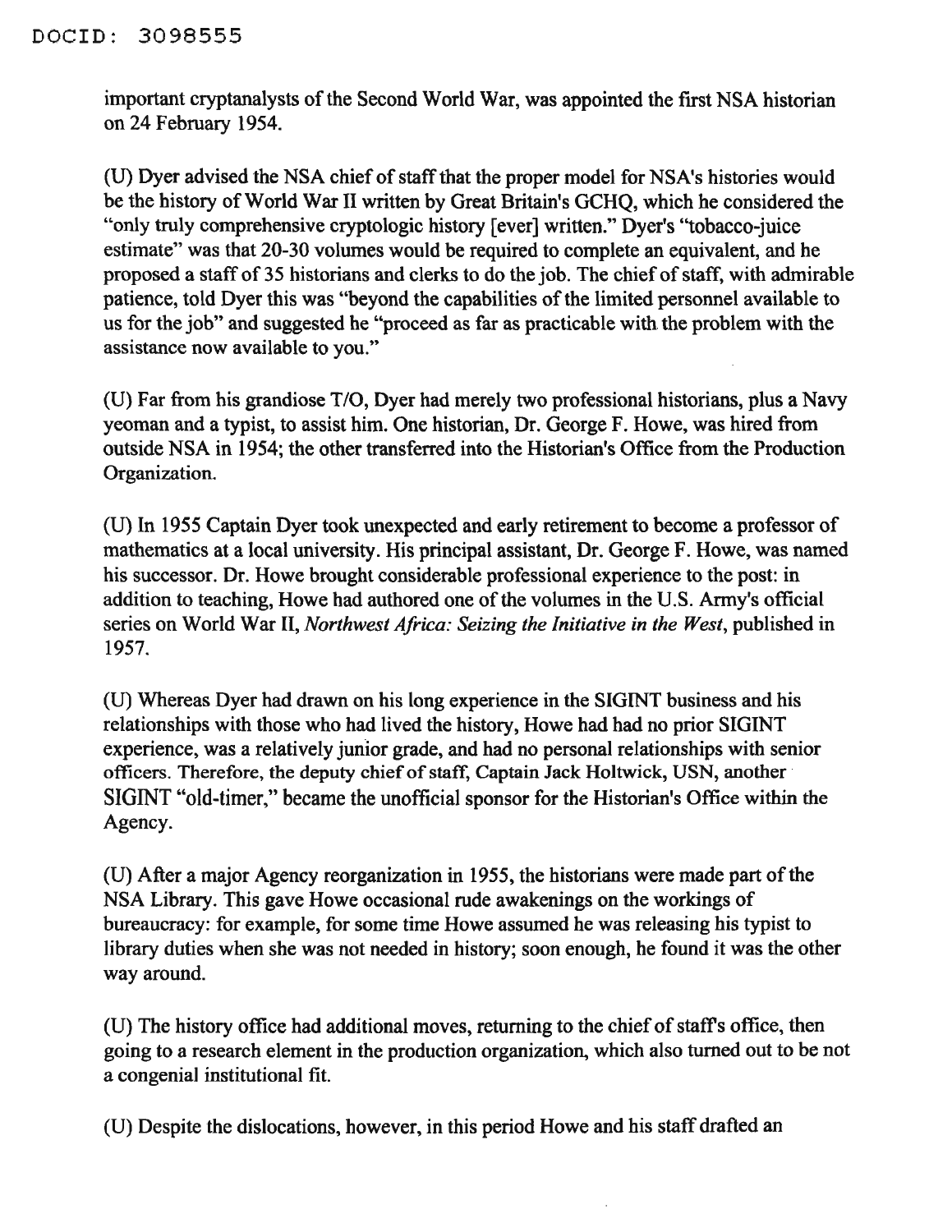### DOCID: 3098555

ambitious program of historical studies and began initial research. Their goal was to construct a reliable history of NSA from the end of the Second World War to about "18 to 24 months behind the current date," and then prepare an annual update.

(U) One major problem was lack of a central repository for cryptologic records. Most were held by the component commands and committees of the intelligence community, as well as component elements within NSA. Production of any histories was predicated on a solution to this impediment.

(U) In the early stages, when Howe was looking primarily at the world war period, he could arrange to borrow documents from the Army Security Agency and the Navy. He also found it profitable to consult intermittently with William Friedman and Admiral Joseph Wenger, USN (Ret), who had been a vice- director of NSA.

(U) By the early 1960s, Howe and his staff began researching the postwar period, which required the compilation of internal NSA documents. This was a new concept, and in 1963 and 1964 he negotiated a series of agreements with NSA elements allowing him access to locally held documents and interview subjects. The agreements stipulated that the final product would be written in ways useful to the organization, and it stipulated that "higher echelons" of the organization would be afforded an opportunity to review the final product.

(U) (The problem of records management was not solved until the mid- to late 1980s, when NSA instituted a program to train cleared personnel as professional archivists and refurbish its records storage area to archival standards).

(U) Caught in a negative environment for publishing, with a few exceptions most histories in the Howe era were never distributed, even internally. For the most part, they dealt with institutional development and were characterized by sweeping design, thoroughness in research, and dryness in style. Nevertheless, the histories of the Howe era have proved invaluable to later in-house researchers in understanding early NSA structure and staffing.

(U) One important exception to the nonpublication practice was Howe's own book on direct cryptologic support in the world war. Drawing on the knowledge gained writing the equivalent official history for the Army, in 1980 Howe wrote and published American Signal Intelligence in Northwest Africa and Western Europe.

(U) Skip to 1979. A proposal was sent to Admiral Inman to expand the history program, noting that "[w]e have the leadership, enthusiasm, and information necessary to depict the role that SIGINT has played in various crisis situations." In an oft-replicated story, Admiral Inman said he "would like to do more," but a decade of retrenchment had left the Agency "woefully" short of billets, and he would have to recommend a gradualist approach.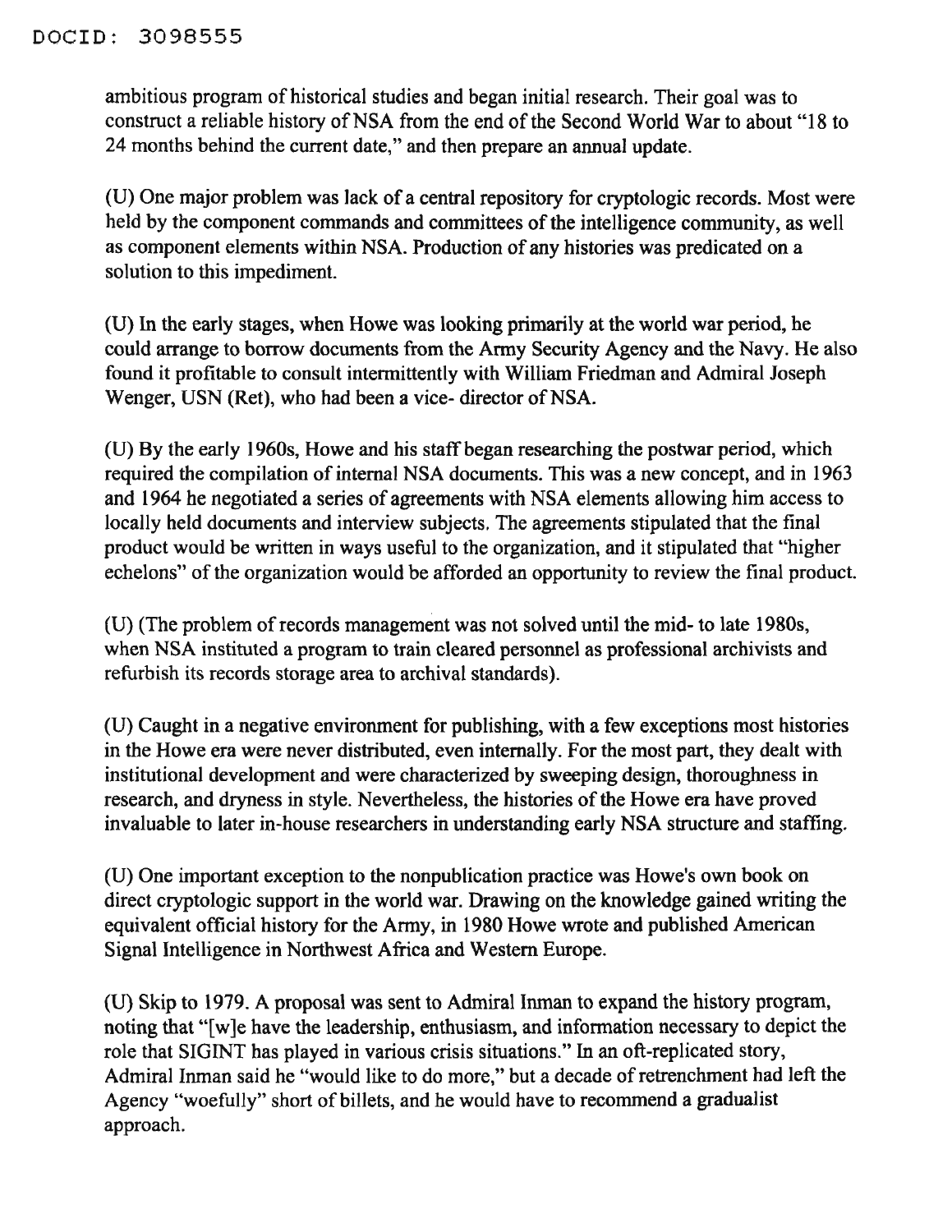(U) Henry F. Schorreck, who came to the history program in 1971, accepted an assignment in one of NSA's operational elements, but soon returned to history. In 1981, after George Howe's retirement and a short transition period, Schorreck became the NSA historian.

(U) Under his leadership great strides were made in organizing and researching a somewhat inchoate mass of historical documents. Most of the records were stored in rather dismal conditions at Fort Holabird in Baltimore, at best in neglect, at worst in danger of deliberate destruction. In at least one case, that of the files of Herbert Yardley's "Black Chamber" of the 1920s, an important collection was rescued from the burn bag through Schorreck's efforts.

(U) Schorreck himself published little, but under his guidance, research/writing and occasional publishing were done by re-employed annuitants, a series of interns, and other short-term assignees. Complementing the organizational studies completed under George Howe, these writers produced classified studies of NSA's crisis response.

(U) One detailee from this period was Earl J. "Jerry" Coates, who came originally on a fellowship in 1975, and returned to the program to coordinate the loan of cryptologic equipment to public institutions. He remained to manage the history program's museum collection.

(U) In the late 1970s and early 1980s, NSA began to open -- ever so slightly -- to the public. The history program became an important tool in this process.

(U) Cryptology, once considered an NSA preserve, increasingly became a subject of academic writing and public discussion. The publication of several important books by commercial or academic presses, among them David Kahn's *The Codebreakers* and Frederick Winterbottom's *The ULTRA Secret,* stimulated interest in cryptologic history.

(U) Not without soul-searching, NSA undertook more interaction with scholars and the public. The director or other senior officials made occasional public speeches, and the Agency began a program of declassification of documents from the world war period. This ran counter to a highly developed culture of secrecy and defensiveness, but the success of each type of public endeavor encouraged additional steps.

(U) As would happen again in the following two decades, NSA's decision to open itself somewhat to the public included a strong role for the history program.

(U) In 1979 the director of the Smithsonian Institution's Museum of American History asked the DIRNSA, Admiral Bobby Ray Inman, for assistance in an exhibit of cipher machines. Inman responded positively and authorized equipment loan. The DIRNSA did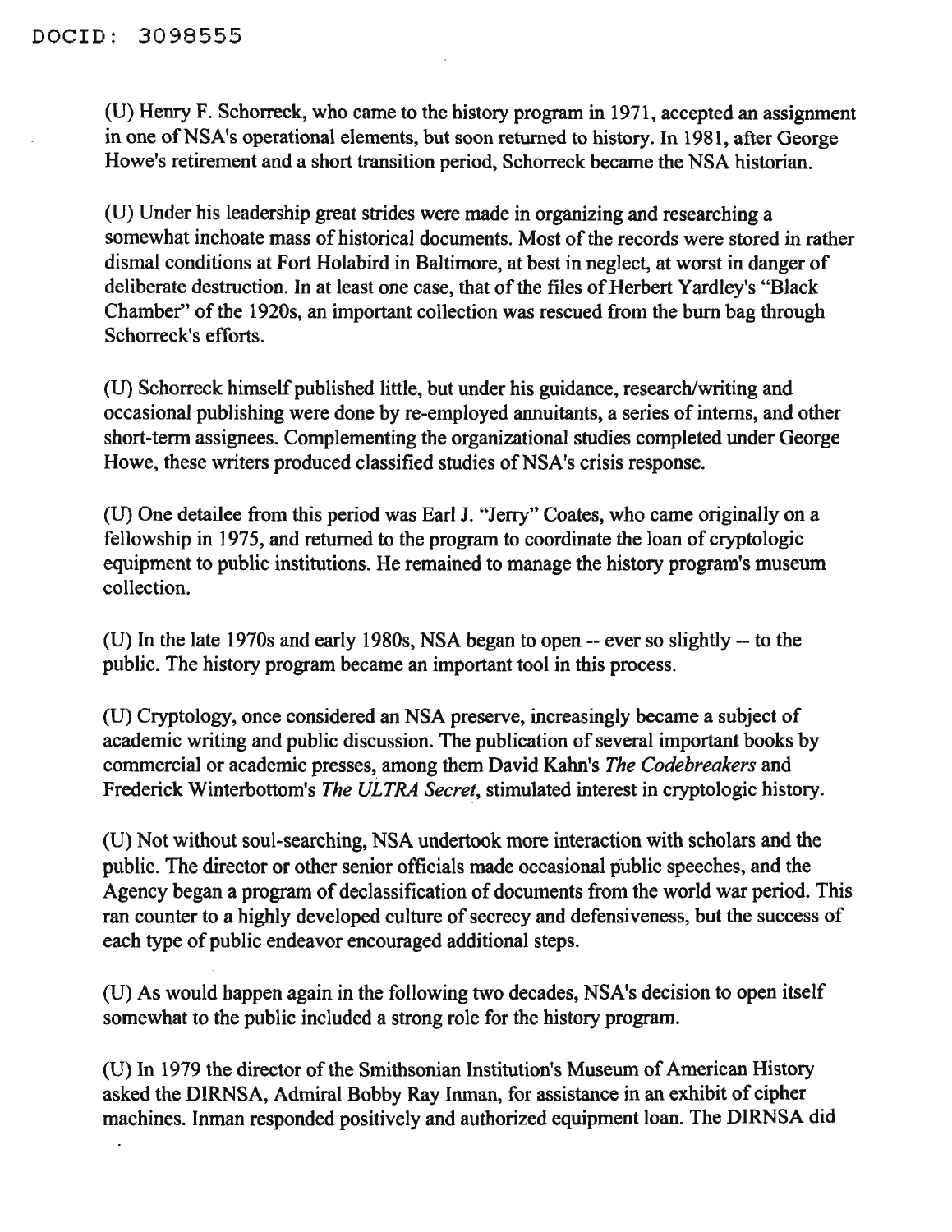#### DOCID: 3098555

ask for special security procedures and that there be no announcement of NSA's participation, although the request for nonattribution was subsequently withdrawn. The two directors opened the exhibit on 26 February 1981.

(U) Items lent to the Smithsonian included pre-world war U.S. cipher equipment, the German ENIGMA machine, and other German and Japanese devices of World War II. The SIGABA, the highest-level U.S. cipher machine of the war, was also loaned, although some wiring, still considered classified, was removed before the machines were sent to the Mall.

(U) A cryptanalytic Bombe, probably the last surviving model out of about 125 in service during World War II, was brought from storage in spring 1985, cleaned, and put on display in a walkway between two buildings at the NSA complex at Fort Meade. In 1987 the Smithsonian and NSA's history program agreed to a long-term loan of the Bombe for the new Information Age exhibit at the Museum of American History.

(U) The presence of this equipment at the Smithsonian, together with the declassification program, generated considerable public response: Increasingly, the history program found itself responding to inquiries from researchers and scholars from outside NSA. The program's external relations seemed quite successful, although the overall health of the program came into peril.

(U) In March 1980 the history program was combined with Archives and Declassification, and in May 1981 this agglomeration was transferred to the Telecommunications Organization as the Office of Archives and History (T54). Schorreck became a technical advisor to the chief, T54. During this period, the history program had difficulty retaining its professional staff, who were dissatisfied with senior management support, few career opportunities, and lack of recognition.

(U) Then came a fateful meeting.

(U) On the first of December 1988, the history staff presented a briefing on its activities to the new NSA director, Admiral William O. Studeman, plus the deputy director, and the chief of staff. Admiral Studeman showed himself interested in the program, and issued instructions on the use of history in educating NSA employees and the preservation of records.

(U) Driven by concerns over personnel losses and lack of organizational support, and encouraged by the new director's receptivity to the history briefing, Henry Schorreck took the unusual and dangerous step of sending a letter straight to the director. Schorreck warned that a "combination of circumstances is driving the NSA History Program toward extinction" or the "destruction of professional integrity."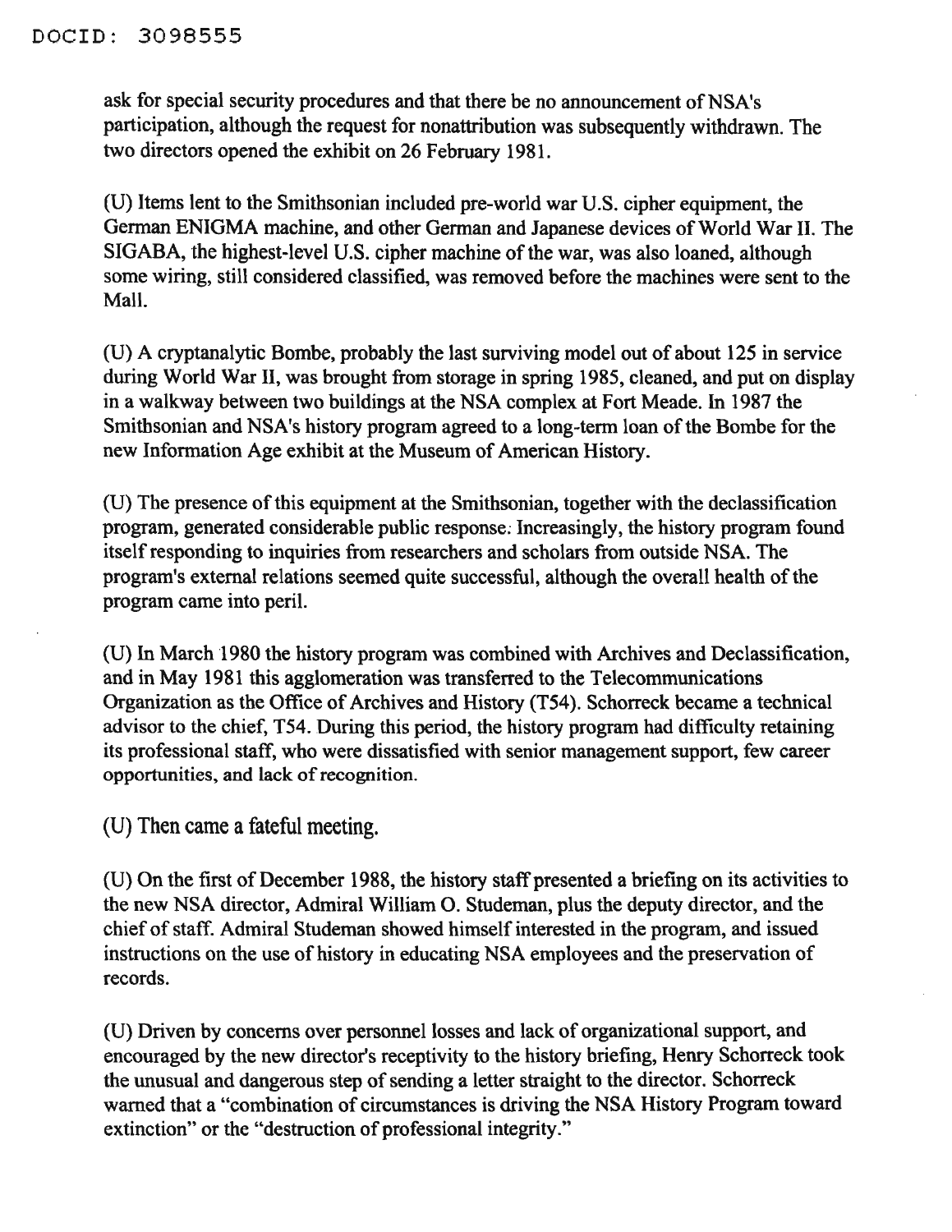(U) The gamble paid off. What could have been a career-ending action for Schorreck instead spurred Admiral Studeman to study the question of history at NSA. Studeman, who had majored in history at the University of the South, understood its value in a large institution, and he was receptive to a proposal for reconstitution of the program.

(V) Studeman turned to the NSA History Committee, a somewhat moribund advisory group, then chaired by David W. Gaddy. Gaddy was a senior executive, with broad experience in many facets of cryptologic activity, who had been picked to lead the History Committee because he frequently expounded on the value of history and professional education to NSA to anyone who would listen.

(U) In August Gaddy recommended that the history program remain in its institutional locale, but use the History Committee to solve the perceived professional problems. The director signed Gaddy's recommended response to Schorreck's letter, but added a handwritten note inviting the latter for a chat to discuss options.

(U) During a meeting with Schorreck on 28 August, Admiral Studeman expressed his opinion that the history program was misplaced organizationally, saying it should be "closely aligned with the office of the Director." Schorreck quickly agreed.

(U) A week later, following up, the chief of staff met with Gaddy, instructed him to draft a proposal for a new organization at the Directorate level, and asked whether he would consider heading it up.

(V) Vice Admiral William O. Studeman, noting that "we cannot afford to lose the hardearned experience of the past, the innovative technical and operational accomplishments, and the personal examples of selfless service," established the Center for Cryptologic History on 9 November 1989. He also said at that time that history is "an essential, but often overlooked, mission asset."

(U) The first director of the CCH, David W. Gaddy, moved quickly to establish a concept of operations, then to solve multiple pressing problems of personnel and space. Gaddy's concepts included a wide range of activities, such as a scholar-in-residence from outside the Agency and public displays of cryptologic artifacts. In addition, Gaddy recognized and capitalized on an opportunity to establish NSA's public museum (the subject of part 3 in this series).

(U) The Center had come into existence with five of the tiniest divisions in the entire U.S. government. Personnel soon found that notwithstanding the prestige of being on the director's staff, they continued to face acute struggles for resources and personnel.